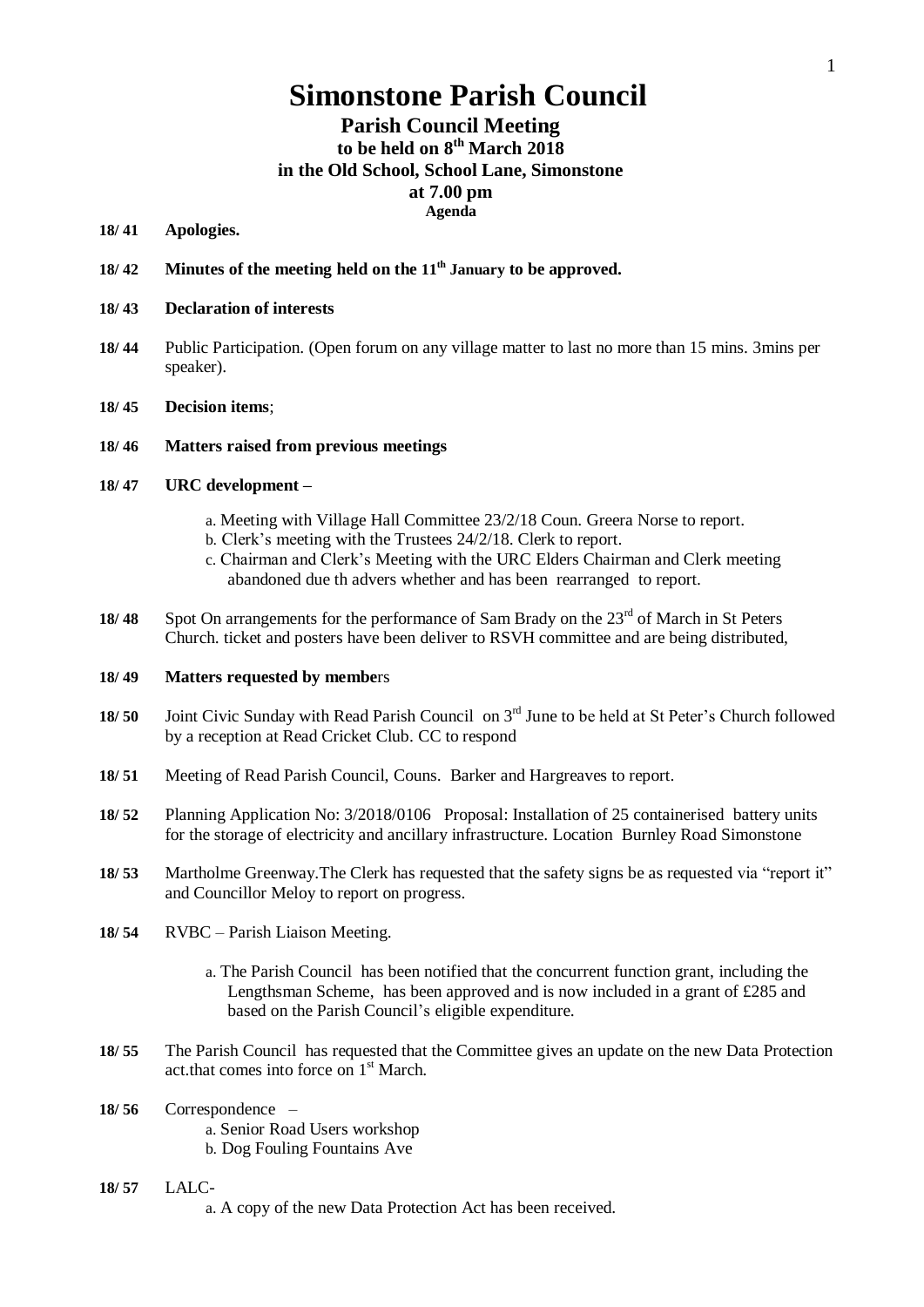- b. Grant funding for Printer Scanner to add to the Scanner Fund from the Transparency Fund.
- **18/ 58** Ribble Valley Village Hall Committee Clerk to report
- **18/ 59** Finance

| a. Payment of Accounts. |                       |                     |         |
|-------------------------|-----------------------|---------------------|---------|
|                         | Coun Hodbod/Huntroyde | garden comp prizes. | £50     |
| ii.                     | I R Hirst             | Salary              | £502.61 |
| iii                     | I R Hirst             | Expenses            |         |
| iv                      | HMRC.                 | Tax                 | £125.60 |

- **18/ 60** Borough Councillor's report.
- **18/ 61** Items for reporting to other Authorities.
- **18/ 62** The next Parish Council meeting is on the 12<sup>th</sup> April 2018 at 7pm.

 I Roger Hirst Parish Clerk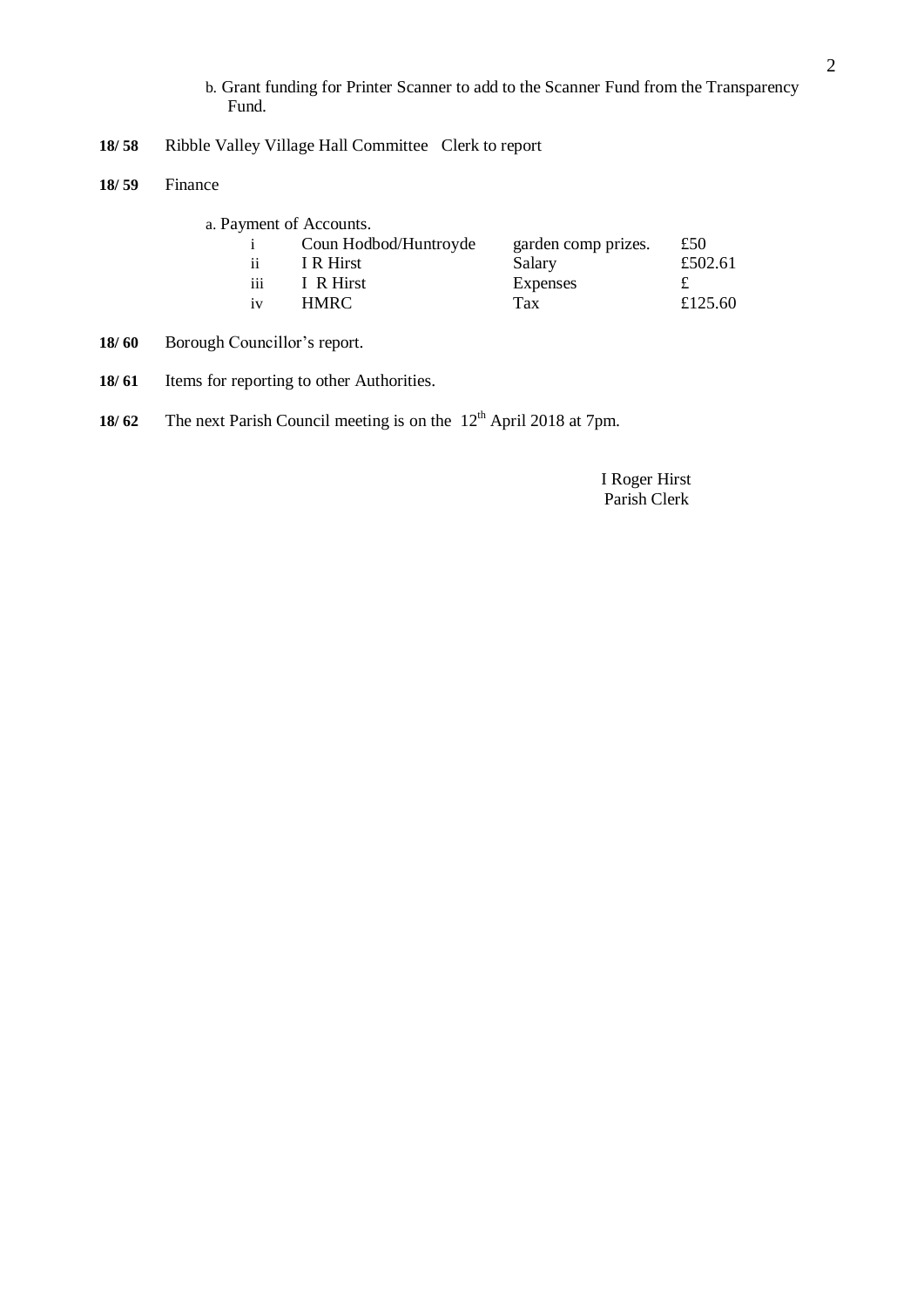# **Cathy Ryder From:** Siriol Hogg [\[mailto:siriolhogg@googlemail.com\]](mailto:siriolhogg@googlemail.com) **Sent:** 14 February 2018 08:17 **To:** [townclerk@stannesonthesea-tc.gov.uk](mailto:townclerk@stannesonthesea-tc.gov.uk)

**Subject:** Injustice to Lancashire Communities Vulnerable to Flooding

We intend to send the following email/ letter to our 15 Lancashire MPs and the relevant Government Ministers . If you as a Flood Group agree with the content and would like to add your Flood Action/ Community's Group/ Parish Councils voice to the letter/ email please return to me ASAP Thankyou Siriol Hogg Vice Chairman of Churchtown Flood Action Group. [hoggontheweb@hotmail.co.uk](mailto:hoggontheweb@hotmail.co.uk)

We ask that the 15 Lancashire MPs convene and discuss the flooding situation in Lancashire and publish conclusions to the flood groups ASAP.

We would also like these MPs and the Government to consider the following important issues:-

• The present Government Planning Guidelines to be investigated as to whether they are 'fit for purpose'. Currently, it appears that the same Flood Risk Assessment criteria are used throughout the country regardless of the wide variation in annual rainfall. Thus, for example, they are the same in Kent as in much wetter Lancashire and Cumbria. The calculations used by developers to determine Flood Risk set out in the Government Planning Guidelines are not robust enough to protect the vulnerable from flooding in higher rainfall areas

• The 1:100 6 hour rule applying countrywide. Rainfall in the north west is very substantially higher than the south east.

• Re-instatement of Schedule 3(SuDS) ( Sustainable urban Drainage systems) of the FWMA ( Flood and Water Management Act 2010) and machinery being established to supervise the standard of SuDS design, implementation of the system, maintenance and inspection. This must involved house builders having a continuing liability or paying for a statutory authority to take it over. The present system leaves new house owners with no proper machinery for enforcing the collection of money to carry out maintenance and repair and exposes those downstream to the effects of the installed SuDS not working or working insufficiently. We would ask that this lack of responsibility changes.

• House-builders and developers should be held accountable for both establishment and ongoing maintenance of attenuation on their building sites. It may be a condition of planning approval that attenuation tanks or ponds be installed but when the builders leave the the responsibility for maintenance is not always clearly established or enforced. There is no statutory obligation for any agency to inspect and enforce maintenance, indeed Planning Authorities do not routinely inspect for compliance with conditions imposed on grant of permission. This system is insufficiently robust to protect either the new builds or others made vulnerable to flooding downstream of the development. There is evidence to suggest that once permission has been received no inspection of the attenuation takes place.

• There should be consideration of the required notice period for planning applications and the time allowed in hearings for local opinions to be represented in order to create a more even playing field. Local people need time to make a considered assessment as they are not usually professionals in the area of planning. They have to debate the suitability of applications with people whose job it is on a daily basis to obtain Planning Permission. Those most affected by the development have to build a case in a very short time and are often required to present it in as little as a 3 minute slot at the